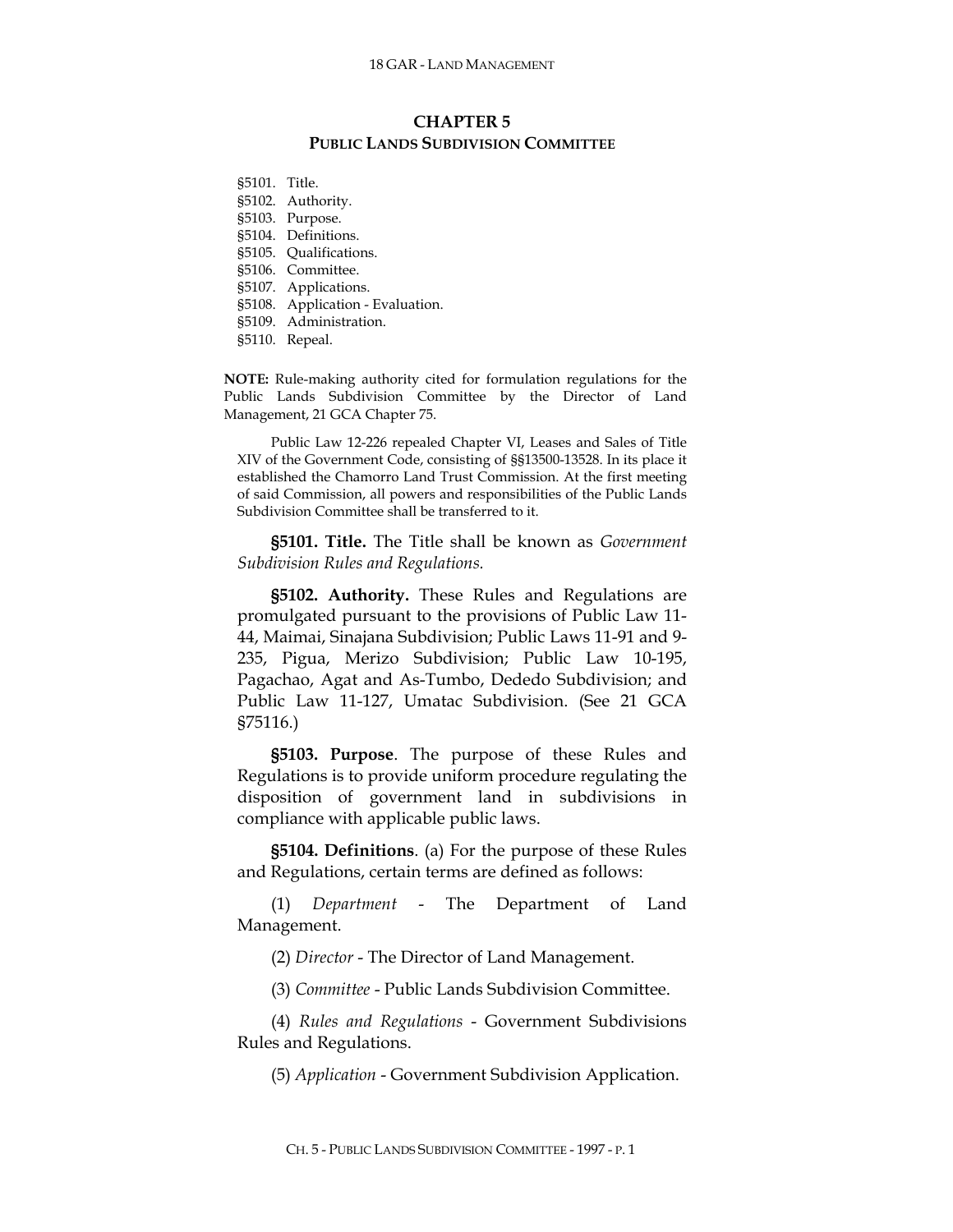(6) *Administrator* - Administrator, Land Management Programs.

(7) *Report* - evaluation priority report.

**§5105. Qualifications**. (a) Any person who is a bona fide resident of Guam, a U.S. citizen and of legal age.

(b) All business enterprises licensed to do business on Guam.

(c) No person, his or her spouse, or business enterprise shall qualify who has owned within the past ten (10) years in fee simple title a usable parcel of land larger than six thousand (6,000) square feet.

(d) Any person who has acquired an interest in government land under similar programs mentioned in 18 GAR §5102 shall not be qualified to acquire interests hereunder.

**§5106. Committee.** (a) **Name and Function.** There is hereby created a Public Lands Subdivision Committee. The Committee shall review and investigate all complaints relative to the program created in §5102 above. The Committee shall uniformly regulate the administration of these Rules and Regulations, and it shall expedite the implementation of public laws mentioned in §5102 above. The Committee shall hear, review and investigate all complaints relative to the programs applicable therein and submit its recommendations thereon to the Director.

(b) **Members.** The Committee shall be composed of three (3) members, only one (1) of whom shall be employed by the Department and appointed by the Director.

(c) **Tenure**. All members shall serve for two (2) year terms, unless sooner terminated by the Director.

(d) **Chairman**. The Chairman of the Committee shall be that member appointed by the Director. The Chairman shall preside in all Committee meetings.

(e) **Vice-Chairman.** The Vice-Chairman of the Committee shall be that member so designated by the Chairman. Upon the Chairman's absence or inability to act, the Vice-Chairman shall perform the duties of the Chairman during the period of such absence or inability.

## (f) **Meetings**: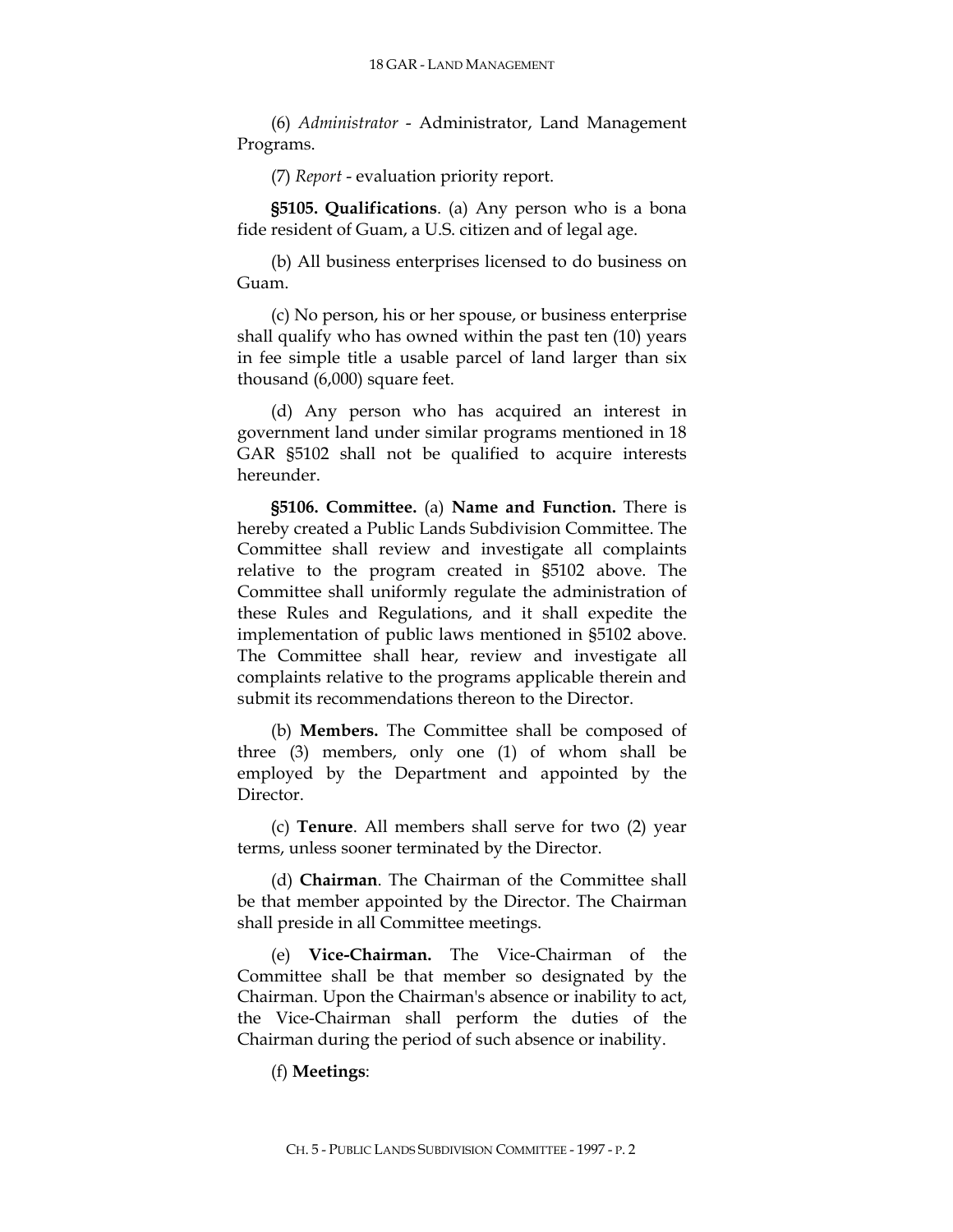(1) **Regular**. Regular meetings of the Committee shall be on the first Wednesday of every month at 2:00 P.M. at the Department of Land Management.

(2) **Special.** Special meetings may be called by the Chairman or the Director at a place and time designated.

(3) All meetings shall be opened to the general public.

(4) The Chairman shall keep minutes of all its meetings.

**§5107. Applications**. (a) **Form**. All applicants shall complete and submit a Government Subdivision Application in the approved form.

(b) **Period**. The Administrator shall designate the period during which applications shall be accepted, provided, however, that said time designated shall be no less than ten (10) consecutive working days. The application period shall be published in a newspaper of general circulation at least three (3) times, two (2) of which shall be made prior to the designated period.

(c) **Place.** Applications shall be received at the Department of Land Management, Land Administration Division, during any working day unless otherwise announced by the Administrator.

(d) **Fee.** An application fee of Five Dollars (\$5.00) is charged for all applications. Applications filed after the application period shall be charged an additional Five Dollars (\$5.00) late application fee. No application shall be accepted after the division has submitted the Evaluation Priority Report to the Public Lands Subdivision Committee. Application fee is non-refundable.

(e) **Approval/Disapproval**. The Administrator upon receipt of an application shall either approve or disapprove the application and notify the applicant in writing not later than twenty- five (25) working days thereafter. The Administrator shall further identify the reason and/or reasons relative to the disapproval of application. Approval of application shall mean the validation and acceptance of information contained in the application.

**§5108. Application - Evaluation.** No later than twentyfive (25) working days after termination of the application period, all applications shall be evaluated as follows:

(a) **Land Administration Division**. The Division shall evaluate each application and assign a priority rating in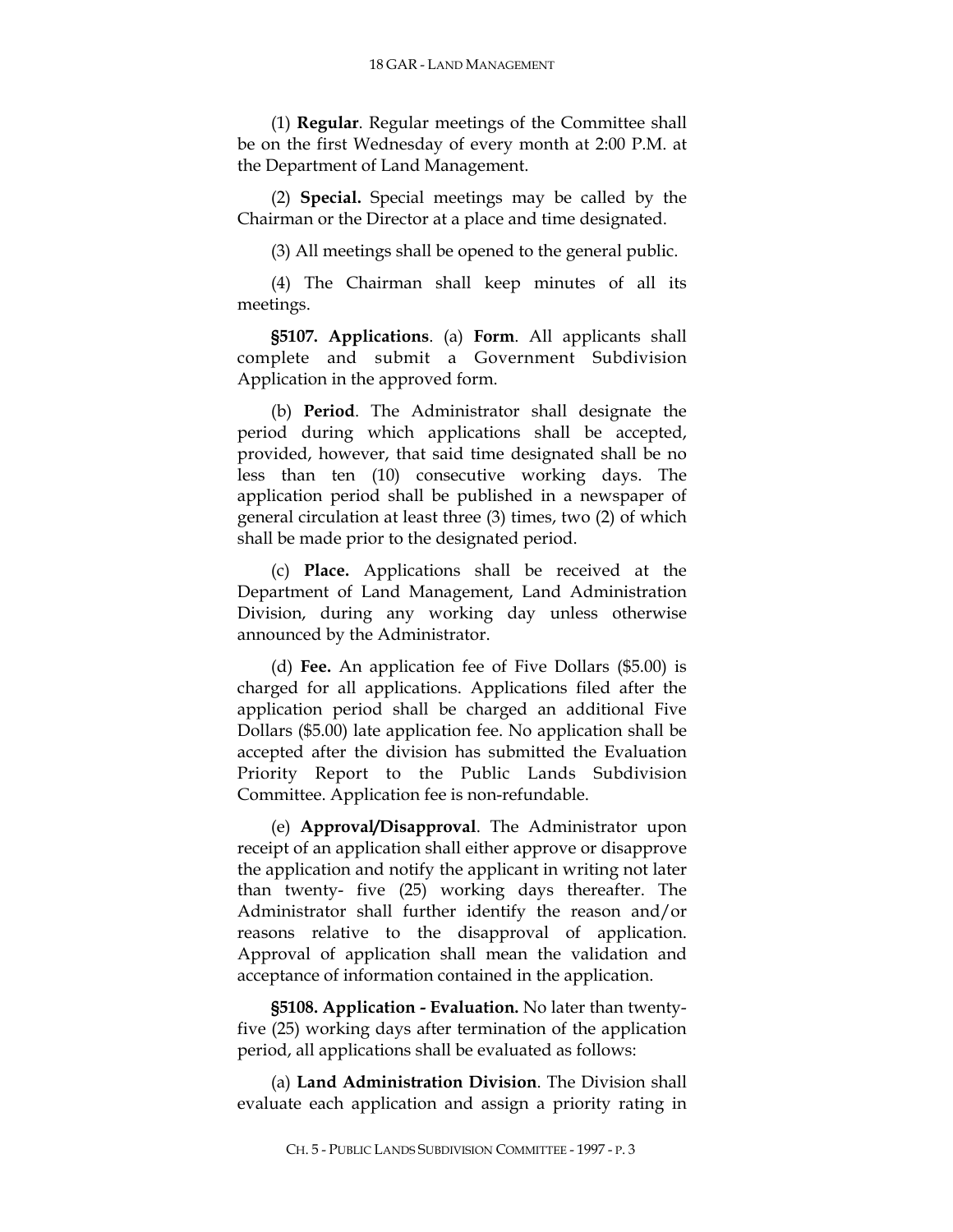accordance with public laws applicable thereto. The Division shall submit a Priority Evaluation Report to the Committee during a regular meeting not later than forty (40) working days from the initial date of application evaluation.

(b) The Committee shall audit the Division's Preliminary Evaluation Report in accordance to priority system applicable thereto. The Committee may then adopt the Division's priority report with amendments but shall not delete any part thereof. If the Committee finds the report unacceptable, it shall return same to the Division. The Division shall have ten (10) working days for further evaluation and resubmission of the report. The Committee shall then adopt or acknowledge the report. Upon adoption thereof or acknowledgment, the Committee shall forward the report to the Administrator.

(c) The Administrator shall acknowledge receipt of the Committee's report and shall schedule a public hearing relative thereto:

> (1) Notice of said public hearing shall be published in a newspaper of general circulation for three (3) consecutive days or weeks but shall be published not later than thirty (30) days prior to the public hearing. Individual notice shall also be distributed to all departments and agencies of the government of Guam.

> (2) The public hearing shall be held at a time and place convenient and accessible to the public.

> (3) The Committee members shall be present during the public hearing to assist the Administrator.

> (4) The Administrator shall preside during the public hearing; in the absence of the Administrator, the Chairman of the Committee shall preside; in the absence of the Administrator and the Chairman, the Vice-Chairman shall preside.

> (5) The Committee shall keep minutes of the public hearing. The minutes shall be an addendum to the Committee's report. The Administrator shall attest the validity of the minutes of the public hearing and shall forward both minutes and the report to the Director no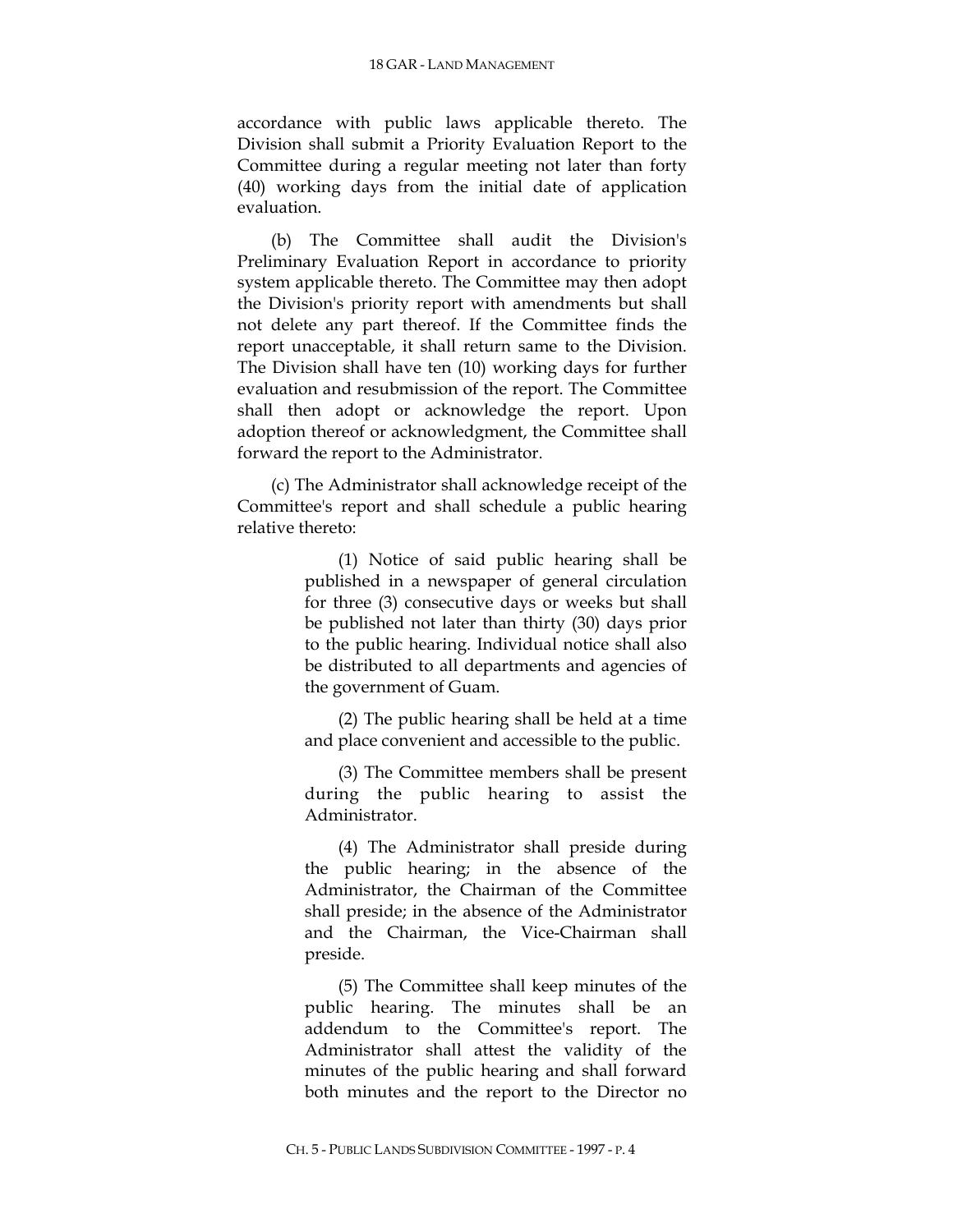later than ten (10) calendar days after adjournment of the public hearing.

(d) **Director**. The Director shall officially acknowledge receipt of the Committee's report and shall review it. The Director shall not delineate, amend or in any way alter the report as submitted, but may recommend changes, as an addendum to the report.

(e) **Governor**. The Governor shall either approve the final report in its entirety, or he shall amend the same, and shall forward said report to the Director.

(f) **Director**. The Director shall acknowledge receipt of the final report and shall then proceed to:

(1) Immediately notify all applicants who were adversely affected by the Governor's adoption. Allow twenty (20) working days for affected applicants to officially respond to the notice:

(A) Subsequent to the above, the Director shall forward the report to the Administrator for implementation.

**§5109. Administration**. The Administrator upon receipt of the final report shall expeditiously proceed to execute the program subject to the following:

(a) The award of lots shall be in strict accordance with the final report as approved by the Governor.

(b) No applicant shall be awarded more than one (1) lot in any and all programs created by public laws contained in §5102 of these Rules and Regulations.

(c) Sale price of each lot shall be computed at three-fourths (3/4) the appraised market value or at break-even development cost, whichever is lower.

(d) **Contract Form**. The Administrator, with the concurrence of the Director, shall use whatever contract forms in his reasonable judgment is for the best interests of the Government and the buyer.

(e) **Status Reports.** The Administrator shall submit a quarterly status report to the Director regarding the status of the program and shall further submit a summary report when the last subdivision lot is sold.